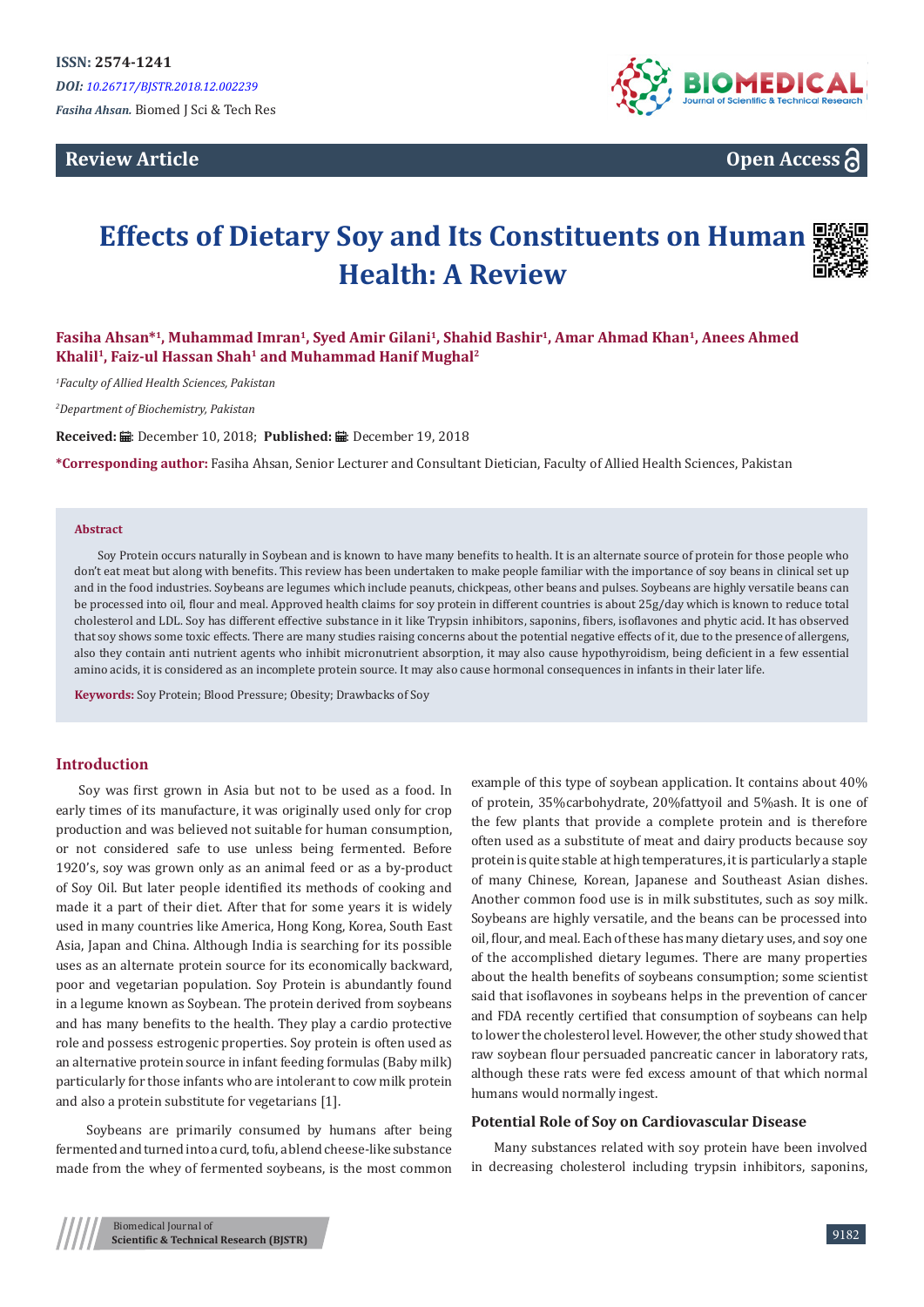stanols sterols, fiber, isoflavones and phytic acid. Trypsin is a serine protease that is found in digestive system. Studies showed that in soybean high level of trypsin inhibitors i.e. 1-5% of total protein is present. In vivo studies using rats, pancreatic cancer is observed when rat is exposes to high levels of trypsin inhibitor, while moderate levels cause the rat pancreas to more responsive to cancer causing agents. The US FDA infer that low levels of trypsin inhibitors present in soybeans cause no harm to human health. To destroy trypsin inhibitors, humans should consume soybeans cooked with "wet" heat. Phytic acid has a chelating effect that's why it is accused for reducing vital minerals especially when the person is already on low minerals and vitamins diet.

Phytic acid in soybean seeds binds to metals and minerals to form phytates i.e. chelated form of phytic acid with zinc, iron, magnesium and calcium, thus preventing the body to use these essential minerals especially zinc [2]. Much of the activity of trypsin inhibitors is ruined when soy products are treated with heat. A hypocholesterolemia effect by increasing the release of cholecystokinin from small amounts of heat-stable Bowman-Birk inhibitors may be applied. It then induces bile acid production from cholesterol and helps to exclude cholesterol through the gastrointestinal tract. However, animal examinations have not shown hypocholesterolemic effect when trypsin inhibitors were included in diet. Saponins are basically a group of triterpene and steroid glycosides. Two mechanisms are there that describe saponins effects on lowering cholesterol: Particularly saponins with structural features make some insoluble compounds with cholesterol like the precipitation cholesterol with digitonin.

Whenever this process occurs in gut, it inhibits the absorption and utilization of cholesterol by intestines. By forming mixed micelles saponins disturbs the hepatic circulation of bile acids. The reabsorption of bile acids from ileum is effectively blocked [3]. Stanols and sterols found soy oils decrease blood cholesterol by lowering the uptake of cholesterol from diet. These should be recommended for decreasing the LDL cholesterol to adults [4]. Epidemiological studies show a positive effect of whole soy foods and its products in reducing cardiovascular disease risk. In a Japanese study showed that higher intake of soybean (>101 g/ day) lowered the mortality rate of CVD [5]. Diverse soy foods differ in their biological effectiveness and defensive properties. Their estrogenic effects safeguard against severe rise in CVD threat after menopause, while internally originating estrogen level falls [6]. Consumption of more than 4 servings of broccoli, carrots and tofu or soy beans in a week decreased the danger of hypertension as compared to the consumption of less than 1 serving in a week [7].

Previous investigators studied in animals that the amino acids methionine and lysine kindle cholesterol level, in contrast arginine has a contrary effect. Soy proteins has more proportion of arginine than lysine and methionine as compared to animal protein sources. Two animal studies show that a mixture of L-amino acids similar to the model of soy protein had a cholesterol lowering effect that was not as formerly declared as that of hydrolyzed whole soy protein. Some other substances in soy protein might have a helpful effect greater than that of the protein alone. The greater ratio of arginine to lysine of soy protein may lower glucagon and insulin production, which leads to inhibition of synthesis of fats. Phytoestrogens can rapidly increase endothelial nitric oxide formation, enhance vasodilation and improve blood flow, providing anti-atherosclerotic effect. These effects on glucagon and insulin levels have been seen in hypercholesterolemic individuals. Isoflavones containing soy protein noticeably lower cholesterol as compared to soy proteins that don't contain isoflavones, in humans. Increase thyroxine levels with the intake of soy protein has been studied in animals.

Increase thyroxine level were hypothesized to decrease cholesterol levels, but studies on humans vary [8]. The hypothesis that soy protein decreases cholesterol by improved bile removal has been studied widely. Cholesterol excreted from the body as bile enables the liver to furnish more cholesterol for higher bile acid production and raises LDL receptors working. The conclusion is improved LDL elimination from the blood. Nevertheless, in human studies soy has not demonstrated to enhance bile acid elimination through feces [9].

#### **Soy Protein Effects on LDL Receptors**

Soy beans have 2 kinds of storage proteins such as globulin 11S and globulin 7S. These globulins provoke working of LDL receptors. Clinical studies suggest that intake of soy protein increases the number of LDL receptors in humans. The mRNA levels in mononuclear cells of LDL receptors were much more in individuals who were fed with soy protein as compared to those fed with casein [10]. Fiber Investigators have stated that soy fiber decreases cholesterol level in hypercholesterolemic individuals. Other researches have recounted that soy fiber decreases cholesterol when it is in combination with other foods but when it is in combination with soy proteins it does not further decrease cholesterol [11]. Phytic acid, myoinositol hexaphosphate, exist in all soy proteins products that are not fermented and is very heatstable. Phytic acid binds with zinc readily in intestines, lowering its absorption. A deficiency of copper or high proportion of zinc than copper leads to increased blood cholesterol. The theory raised is that soy foods have both phytic acid and copper which may decrease cholesterol by lowering the zinc to copper ratio [12].

 Isoflavones exist in all soy flours and in concentrated and isolated forms manufactured by a water removing process. These are plant-based estrogens and are biologically active in humans. The main source of isoflavones in foods is soy, which contain genistein, diadzein and glycetein. The advantageous effects of estrogen are decreased LDL cholesterol and increased HDL cholesterol. Phytoestrogens presumptuously have an identical but less effective impact. 20% of diet containing soy proteins have isoflavones restrains the formation of atherosclerotic lesions in simians. Geinstein is identified to hinder tyrosine kinase, an enzyme which works in the series of event which lead to formation of lesions and thrombi. The vascular effects of isoflavones are seen in humans. In one study, dietary isoflavones intake was associated with decrease aortic stiffness, particularly in older women. It contributes in reducing blood pressure. Isoflavones also have anti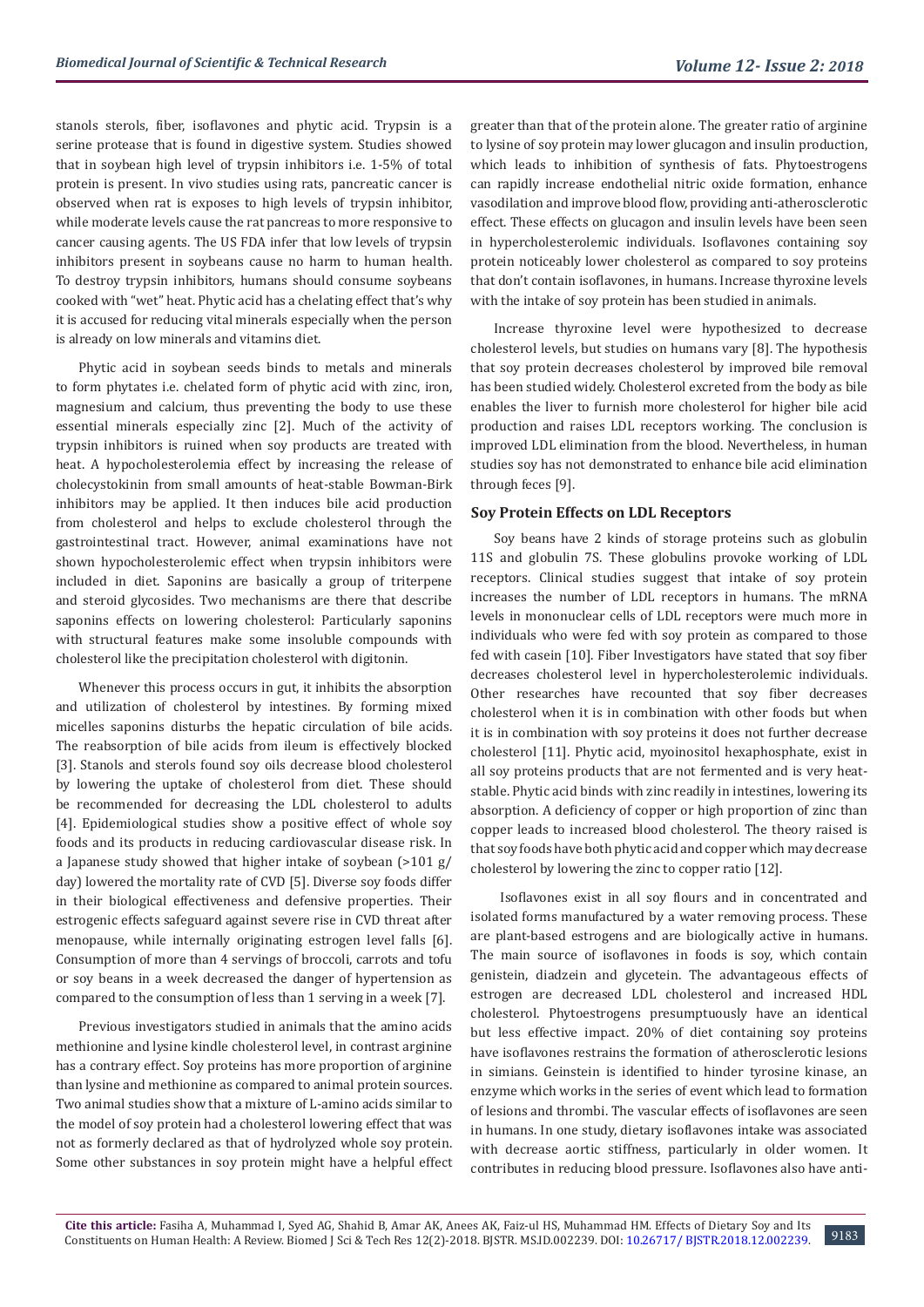oxidative properties and reduce oxidation of LDL. They enhance systemic arterial flexibility in women without effecting lipid levels of blood too. These studies demonstrate that isoflavones and other ethanol-soluble soy phytochemicals have direct impact on vascular system, regardless of the relationship with lipid metabolism [13].

### **Hypotensive Effect of Soy**

High blood pressure raises the hazard of vascular damage by favoring inflammatory processes, thus increasing the risk of CVD. Moreover, level of Angiotensin II, a potential vessel constrictor, raises in high blood pressure and upsurge the action of lipoxygenase enzyme, which generates free radicals in the smooth muscles [14]. Soy and its constituents lower blood pressure by dilating vessels and hindering a significant enzyme implicated in controlling the blood pressure. Isoflavones lower blood pressure by focusing on mechanisms included in dilation of vessels, especially by interacting with the genetic response to estrogen, interrelated to nitric oxide (NO) synthase, in the interior lining of the vessels, raising nitric oxide production, which enhances blood flow through arteries [15]. Supplementing menopausal women, with Isoflavones, enhanced lumen dilation of vessels [16]. Constituents other than Isoflavones have revealed to own blood pressure lowering qualities. Blood pressure lowering effect of isoflavones by communicating with estrogen-response component of gene that raise the endothelial nitric oxide which boost up arterial blood flow [17]. The consequences of isoflavones on endothelial depends upon persons potential to convert daidzein into equol [18]. Soy nuts contain both soy protein and isoflavones diminished systolic blood pressure in healthy and metabolic syndrome persons and remarkable reduction in diastolic blood pressure in equol producing persons. Soy food contribution to satiety. Soy flour Muffins evoke greater feeling of fullness in hypercholesterolemic overweight adult [8].

Studies documented that soy protein snacks reduce appetite and also decreases the sugary snacks consumption among adults. High soy protein breakfast reduce serum appetite hormone ghrelin [19]. Pulp of Soy containing oligopeptides and high fiber content, has shown to defy angiotensin converting enzyme (ACE) action, specifying systematic proof of lowering blood pressure [20]. The US food and drug administration accepted the claims that the foods containing soy protein are beneficial against coronary heart diseases, and therefore their labeling as protective against coronary heart diseases was approved in October 1990.This decision was based on the studies according to which 25g of soy/ day reduces total cholesterol as well as low density lipoprotein cholesterol. This 25g was divided into 4servings/day, each serving containing 6.25g [12]. Effect of soy protein in cholesterol lowering was studied in humans and reported in 1967. According to the study if hypercholesterolemic men replace mixed protein with isolated soy protein at an intake of 100g/day, it will lower mean cholesterol by less than 2.59mmol/L [21]. Between 1977 and 1994, 38 controlled clinical studies were published, their meta-analysis infers that placing animal protein with soy protein reduces total cholesterol, LDL cholesterol and triglycerides, but has no significant effect on HDL. Daily soy consumption along with diet low in

saturated fat resulted 10% reduction in cholesterol, 12% in LDL while 11% in triglycerides. Systematic investigation deduced that replacing animal protein with soy protein lowers total cholesterol, LDL cholesterol and triglycerides in blood [22]. The nutrition committee of American heart association analyzed 22 random trials published since 1999, from among which 19 were carried out with hyperlipidemic subjects.it was gauged that mean consumption of 50g/day (ranging from 25 to 133g) of isolated soy protein when compared with milk or other protein reduces LDL cholesterol by 3% but has no significant effect on HDL, TG, lipoprotein and blood pressure [13].

#### **Hypoglycemic Effect of Soy**

Diabetic patients have increase blood glucose concentration either due to the reduce production of insulin by β-cell of pancreas or due to the action of the insulin Hyperglycaemia increases the risk of coronary heart diseases and atherosclerotic lesion. Isoflavones effect on glycaemic control Other component of soy food (fiber, saponin, polyscharides) has also glucose lowering effect Isoflavones in soy protein decreases islet of Langerhans **a**-cell loses and increases antioxidant activity [23]. Genistien as isoflavones genistien is an isoflavone, naturally occurring in many plants and it's has antioxidative activity it inhibits tyrosine kinases and improve insulin secretion by increasing the production of  $\mathbb{Z}-$ cells. Glucose stimulate insulin secretion and protect from program cell death through mechanism [24]. In postmenopausal women insulin sensitivity increases by consuming 54mg purified isoflavones genistien for one year and also reduce the chance of osteoporosis [5].

#### **Effect of Soy on Inflammation and Obesity**

Immune responses (Figure 1) utilize growth factors, prostaglandins, and cytokines. Healthy endothelial cell transfers into disease tissue. Soy isoflavones genistien is anti-inflammatory and antioxidative activity it suppresses the inflammatory gene expression and protect endothelial damage [25]. In obese postmenopausal women isoflavones extract rise the level of leptin, adiponectin and tumour necrosis factor alpha after supplementation for six months [26]. In soy protein Glycine and amino acid inhibit inflammatory pathways in rats and increases antioxidative activity [27]. In obesity (Figure 2) adipocytes secrete inflammatory cytokines and chemokine's that enhance pro-inflammatory state and also promote insulin resistance and low adiponectin levels [28]. Isoflavones reduce trunk fat cell, leptin concentration and serum lipid levels. Post-menopausal obese women take 75mg isoflavones for 1 year and reduce body fat mass [29]. Biologically mobile soy peptide has hypercholesterolemic effect through LDL-C receptors and bile acid ruling. 25g soy lower risk of heart disease. Soy protein provide defense against Low density lipoprotein cholesterol, free radical damage, endothelial damage and also from kidney disturbance [30]. Soy proteins phytoestrogens are diphenolic similar to mammalian estrogen are Genistien, daidzien, glycitein and exert physiological influences >1000-folds as compare to endogenous estrogen [31].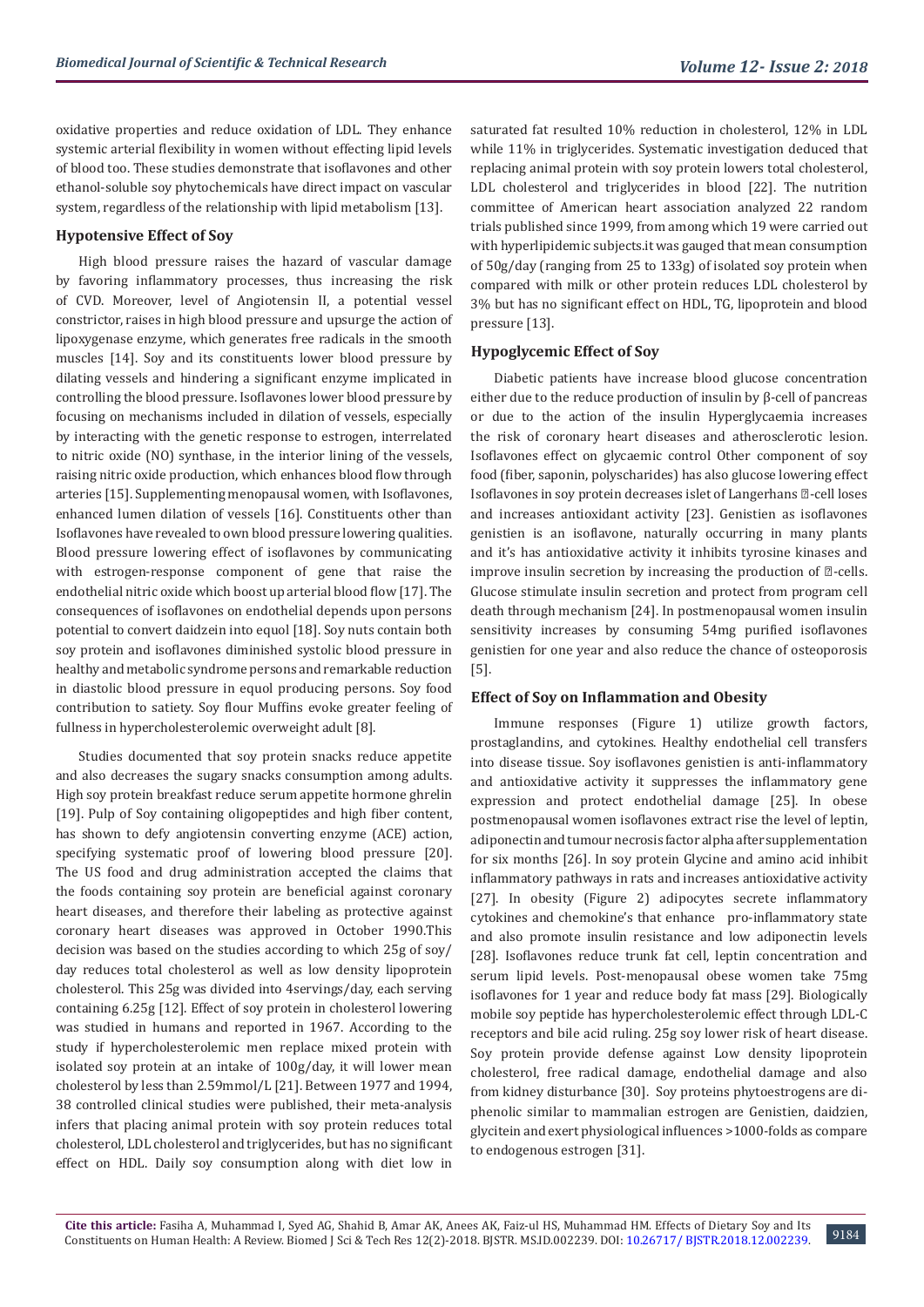



#### **Soy Protein Supplements**

According to a research 4.5 g/day Black Soy Peptide (BSP) supplementation was introduced in the form of tablets to 64 overweight/obese subjects for 12 weeks. After 12 weeks BSP introduced subjects showed significantly decreased body weights, body fat mass, body fat % and plasma leptin. It showed a great role in weight and fat mass regulation in overweight subjects, on the other hand it altered the leptin levels in their bodies [32]. In another research 100g soy fiber/day was introduced in the form of Soy Fiber Supplemented Biscuits on daily basis for straight 12 weeks to 39 overweight/obese adults which showed significantly decreased levels of LDL-C, TC and BMI right after 12 weeks [33].

#### **Drawbacks of Soy Proteins on Human Health**

Along with a wide range of benefit there are also some disadvantages which are mostly overlooked by the consumer. According to Food Agriculture Organization, Soy protein is one of the 8 most common food Allergens. Usually, allergic reactions first occur in infants and children under the age of 3, and many of children among them carry the allergy till they reach the age of 10. Soy allergy can be cause by soy inhalation or ingestion. Symptoms caused by soy allergy are: stuffy or runny nose, rash, wheezing, itching in the mouth, nausea, vomiting or diarrhea, anaphylactic shock (Occurs rarely, can be a danger to life by affecting breathing and can only be treated by Epinephrine injections). Although 25g of soy protein is recommended for cardiovascular disease patients to reduce the symptoms, but excess intake can also lead to allergic reactions [34]. Phytates are present in grain products and can bind structurally with iron, zinc, calcium, and other nutrients, thus blocking heir absorption in body. Soybean has the highest amount of phytate as compared to all other legumes, and the phytates of soybeans, are highly resistant to slow or long cooking, and soaking.

Among soybean products, Soy milk is particularly high in phytates, whereas tofu has moderate phytate content. Those countries where the use of tofu and soy milk is a part of culture are highly susceptible to developing deficiency related diseases the results of calcium, magnesium, iron, and zinc deficiency can become significant as it may also show symptoms of Rickets. Soybeans have some non-nutrient component such as Phytic acid, soya toxin, saponins, goitrogens, phytoestrogens and trypsin inhibitors which lower the mineral absorption. The method used to deactivate such anti nutrient components is through fermentation which is only applicable to a few (not all) soy products such as Soy and Tofu are usually used in unfermented form. The fermentation of some soy foods enables consumers to enjoy soy's nutritional benefits.

Thus individuals consuming a vegetarian diet typically including soy beans are more prone to such mineral deficiencies specially that of calcium, zinc and magnesium. The anti-nutrients subtances in modern soy products, such as those present in soy flour, can reduce protein digestion and cause intestinal problems and lead to chronic nutrient deficiencies by hindering their absorption. A deficiency of some essential nutrients and the interaction of Phytic acid with protein, vitamins, and minerals at the time of processing are the major reasons for the low nutritive value of soy isolate. Soy foods have a component (Goitrogens) which blocks the iodine absorption and thus exhibit anti thyroid properties. Isoflavone (A bioactive component) of Soybean contain such compounds inhibit the activity of Thyroid Peroxidase, an enzyme necessary for normal thyroid function [35]. A study of people with clinical features of hypothyroidism done in 2011 identified a progressive rate to obvious hypothyroidism. Such people should limit their soy intake or they might need to discuss with their doctor about modifying their thyroid medication [36].

Goiter and other Thyroid Diseases can also occur in children after the excessive consumption of Soy Isoflavones. The Genistein promote Apoptosis (programmed cell death) of Male testicular cell, thus it can affect male fertility [37]. It increases feminine characteristics in the body. Polycystic Ovarian Syndrome may also occur as a consequence of eating excess soy foods as they are usually Genetically Modified. A study done on a sample of males with higher soy consumption. Results showed that they have the low sperm counts as compared to those men who consume no soy foods [38]. Another survey found that the mean testosterone levels of adult subjects reduced by 19% after using soy protein powder four weeks [39]. Sometimes people face easy bleeding even with a mild hit, in such case vitamin K rich foods are introduced to promote the blood clotting but the case is different when consuming soybean. Soybean is an anti-coagulant (a substance that inhibits blood clotting). Despite consuming vitamin K rich foods (Green Leafy Vegetables) along with soybean, the anti-coagulant property of soybean does not change. Many people are low in vitamin K. Soy's anti-coagulant property is linked with its anti-trypsin activity.

Trypsin-an enzyme essential for the digestion of protein. Also, trypsin causes vitamin B12 to be absorbed. The soybean is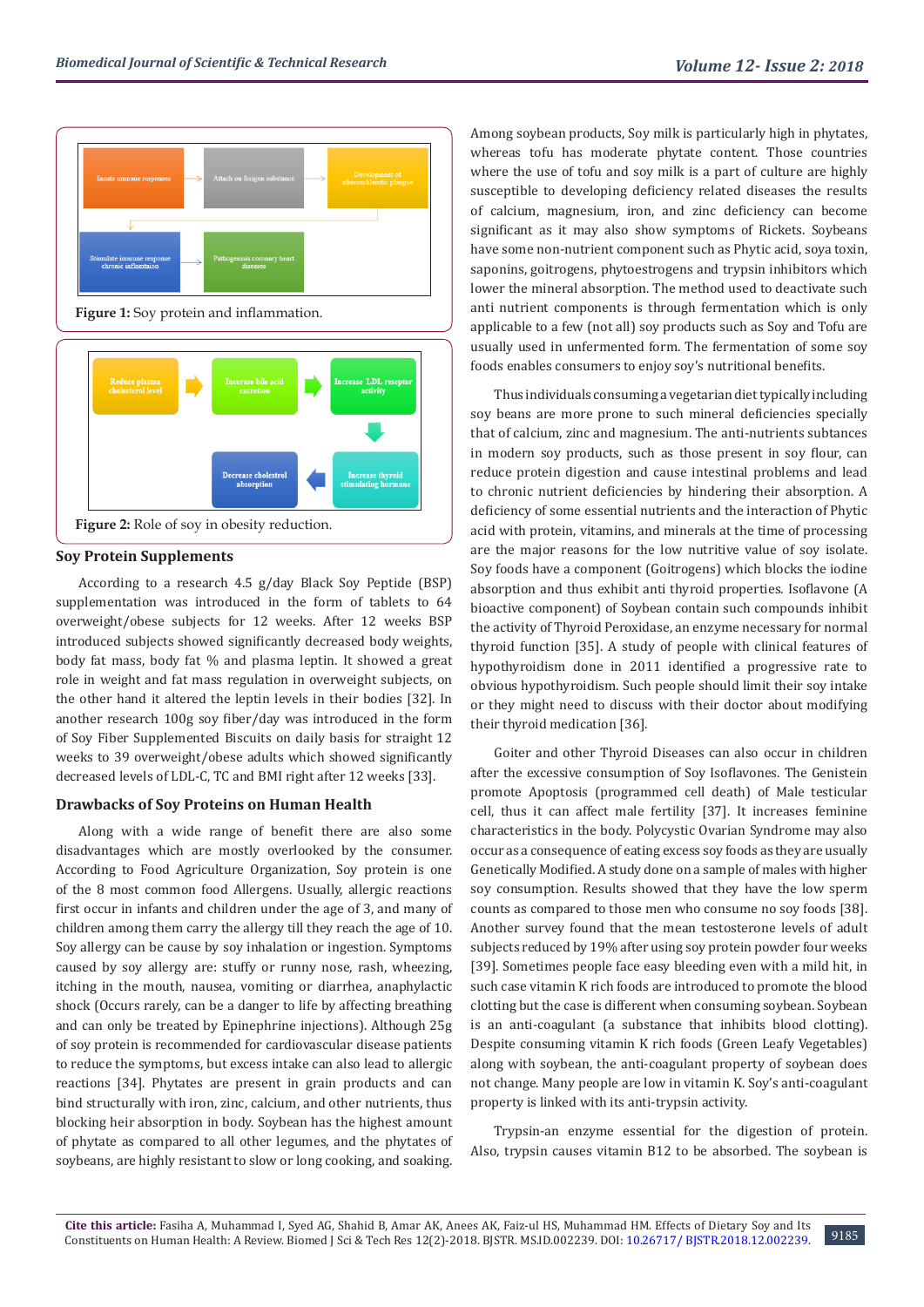an anti-trypsin agent thereby blocking Trypsin activity. So Soy increases the deficiency of vitamin K and B12 [40]. Soy milk is free of cholesterol and that is why it is suitable for consumption by heart disease patients but cholesterol being a vital substance for proper development of the brain and central nervous system in infant, can cause developmental problems. An enquiry done on soy formula fed infants showed amount of estrogenic compounds as much as 22,000 times more in soy milk-based formula than those in human breast milk. So, it created a question that such an increased consumption might result in abnormal development of organs at later stage of puberty in male infant [41]. The soy isoflavones (plant pigments) in soy (daidzein and genistein) are much known for their healthy advantages. What is not known to consumer is the research based fact that soybean consumption may lead to poor mineral absorption, infertility, low thyroid activity, and low energy levels. Poor cognitive test performance, Brain atrophy, and low brain weight cases are being reported in association with higher soy intake.

#### **Conclusion**

It is concluded that the use of soybeans 25g/day shows advantageous change in cholesterol level and improve HDL, reduce LDL. As a phytoestrogen deals with vasodilation and having antioxidative properties. In premenopausal shows some refinement in arterials elasticity. Pakistan shows low production of soybeans globally which might be due to lack of knowledge regarding its different production aspects. On the other side, there may be a dark side to soy's vogue and fame. There are some doubts and health concerns related to the use of soy foods, many studies reflect that there can be a possible disruption of thyroid, hormonal and sexual function. A wide range of studies link soy to digestive distress, malnutrition, immune system breakdown, cognitive decline, infertility and even cancer. Soy foods are for sure a good to use but natural or fermented soy foods should be preferred rather than processed forms.

#### **References**

- 1. Dervries MC, Phillips S (2015) Potential role of soy protein on human health. J Food Sci 44: 121-133.
- 2. [Sherif M \(2013\) Soybean, nutrition and health. J Nutr 20: 461-463.](https://www.intechopen.com/books/soybean-bio-active-compounds/soybean-nutrition-and-health)
- 3. David O (2014) Soy Proteins, saponins and plasma cholesterol. J Nutr 131: 29-71.
- 4. Martijin B, Katan M (2012) Efficacy and safety of plant sterols and stanols in management of blood cholesterol levels. Clin Proce 78: 965- 966.
- 5. [Squadrito F, Marini H, Bitto A, Altavilla D, Polito F, et al. \(2013\) Genistein](https://www.ncbi.nlm.nih.gov/pubmed/23824420)  [in the metabolic syndrome: Results of a randomized clinical trial. J Clin](https://www.ncbi.nlm.nih.gov/pubmed/23824420)  [Endocrinol Metab 98\(8\): 3366-3374.](https://www.ncbi.nlm.nih.gov/pubmed/23824420)
- 6. Zhan S, Ho S (2015) Meta-analysis of the effects of soy-protein containing isoflavones on the lipid profile. Am J Clin Nutr 81: 397-408.
- 7. Borgi L, Muraki I, Satija A, Willett W, Rimm E (2016) Soy protein consumption and the incidence of hypertension in three prospective cohort studies. J Hyper 67: 288-293.
- 8. [Padhi EM, Ramdath D, Carson S, Hawke A, Blewett H, et al. \(2015\) Soy](https://www.sciencedirect.com/science/article/pii/S0963996915301800)  [flour muffins over time and the impact of a health claim on willingness](https://www.sciencedirect.com/science/article/pii/S0963996915301800)  [to consume. Food Res Int 77\(3\): 491-497.](https://www.sciencedirect.com/science/article/pii/S0963996915301800)
- 9. Noriko H, Kenji S (2016) Evidence of existing a resistant protein that captures bile acid and stimulates fecal excretion. J Food Sci 1: 2844- 2845.
- 10. Sirtori CW, Eberinil I, Arnold A (2015) Hypocholesteremic effects of soya proteins. Br J Nutr 97: 8-22.
- 11. [Dan R, Emily M, Padhi S, Sarfraz S, Renwick A \(2017\) Cholesterol](https://www.ncbi.nlm.nih.gov/pubmed/28338639) [lowering effect of soy protein: a review of the effects of dietary soy and](https://www.ncbi.nlm.nih.gov/pubmed/28338639) [its constituents on risk factors for cardiovascular disease. Nutr 9\(4\):](https://www.ncbi.nlm.nih.gov/pubmed/28338639) [3-24.](https://www.ncbi.nlm.nih.gov/pubmed/28338639)
- 12. Erdman J (2013) AHA Science Advisory: Soy protein and cardiovascular disease: A statement for healthcare professionals from the Nutrition Committee of the AHA. Circul 102: 2555-2559.
- 13. Chao W (2014) Health Effects of soy protein and soy isoflavones in humans. J Nutr 138: 1244-1245.
- 14. Ross R (2012) Atherosclerosis an inflammatory disease. N Engl J Med 340: 115-126.
- 15. Colacurci N, Chiantera A, Fornaro F, Manzella D, Arciello A, et al. (2012) Effects of soy isoflavones on endothelial function in healthy postmenopausal women. J Nutr 12: 299-307.
- 16. Jackson RL, Greiwe J, Schwen R (2015) Emerging evidence of the health benefits of S-equol, an estrogen receptor beta-agonist. Nutr Rev 69: 432- 448.
- 17. [Hugel HM, Jackson N, May B, Zhang A, Xue C \(2016\) Polyphenol](https://www.ncbi.nlm.nih.gov/pubmed/26926184) [protection and treatment of hypertension. Phyto 23\(2\): 220-231.](https://www.ncbi.nlm.nih.gov/pubmed/26926184)
- 18. [Acharjee S, Zhou J, Elajami T, Welty F \(2015\) Effect of soy nuts and equol](https://www.ncbi.nlm.nih.gov/pubmed/25441251) [status on blood pressure, lipids and inflammation in postmenopausal](https://www.ncbi.nlm.nih.gov/pubmed/25441251) [women stratified by metabolic syndrome status. Metabol 64\(2\): 236-](https://www.ncbi.nlm.nih.gov/pubmed/25441251) [243.](https://www.ncbi.nlm.nih.gov/pubmed/25441251)
- 19. [Konig D, Muser K, Berg A, Deibert P \(2012\) Fuel selection and](https://www.ncbi.nlm.nih.gov/pubmed/21778035) [appetite-regulating hormones after intake of a soy protein-based meal](https://www.ncbi.nlm.nih.gov/pubmed/21778035) [replacement. Nutr 28\(1\): 35-39.](https://www.ncbi.nlm.nih.gov/pubmed/21778035)
- 20. [Nishibori N, Kishibuchi R, Morita K \(2017\) Soy pulp extract inhibits](https://www.ncbi.nlm.nih.gov/pubmed/27558170) [angiotensin converting enzyme \(ACE\) activity in vitro: Evidence for its](https://www.ncbi.nlm.nih.gov/pubmed/27558170) [potential hypertension-improving action. J Diet Suppl 14\(3\): 241-251.](https://www.ncbi.nlm.nih.gov/pubmed/27558170)
- 21. Anderson JW, Johnstone BM, Barnes S (2015) Meta-analysis of the effects of soy protein intake on serum lipids. N Engl J Med 333: 276-82.
- 22. [Stradling C, Hamid K, Fisher S, Taheri G, Thomas F \(2013\) A Review of](https://www.ncbi.nlm.nih.gov/pubmed/24304234) [dietary influences on cardiovascular health: The role of dietary nutrients](https://www.ncbi.nlm.nih.gov/pubmed/24304234) [cardiovascular and hematological disorders drug targets. J Metabol](https://www.ncbi.nlm.nih.gov/pubmed/24304234) [13\(3\): 208-230.](https://www.ncbi.nlm.nih.gov/pubmed/24304234)
- 23. Younis N, Charlton V, Sharma R, Soran H, Durrington P (2014) Glycation of LDL in non-diabetic people: Small dense LDL is preferentially glycated both in vivo and in vitro. Athero 202: 162-168.
- 24. [Gilbert ER, Liu D, Hue L \(2013\) Anti-diabetic functions of soy isoflavone](https://www.ncbi.nlm.nih.gov/pubmed/23160185) [genistein: Mechanisms underlying effects on pancreatic β-cell function.](https://www.ncbi.nlm.nih.gov/pubmed/23160185) [Food Fun 4\(2\): 200-212.](https://www.ncbi.nlm.nih.gov/pubmed/23160185)
- 25. Libby P (2016) Inflammation and cardiovascular disease mechanisms. Am J Clin Nutr 83: 456S-460S.
- 26. Llaneza P, Gonzalez C, Fernandez J, Alonso A, Diaz F, et al. (2012) Soy isoflavones, diet and physical exercise modify serum cytokines in healthy obese postmenopausal women. Phyto 18: 245-250.
- 27. Mauriz JL, Matilla B, Culebras JM, Gonzalez P (2015) Dietary glycine inhibits activation of nuclear factor kappa b and prevents liver injury in hemorrhagic shock in the rat. Radic Biol Med 31: 1236-1244.
- 28. [Deboer, M \(2013\) Obesity, systemic inflammation and increased risk](https://www.ncbi.nlm.nih.gov/pubmed/23022122) [for cardiovascular disease and diabetes among adolescents: A need for](https://www.ncbi.nlm.nih.gov/pubmed/23022122) [screening tools to target interventions. Nutr 29\(2\): 379-386.](https://www.ncbi.nlm.nih.gov/pubmed/23022122)
- 29. Wu J, Oka J, Tabata I, Higuchi M, Toda T, et al. (2016) Effects of isoflavone and exercise on BMD and fat mass in postmenopausal Japanese women: